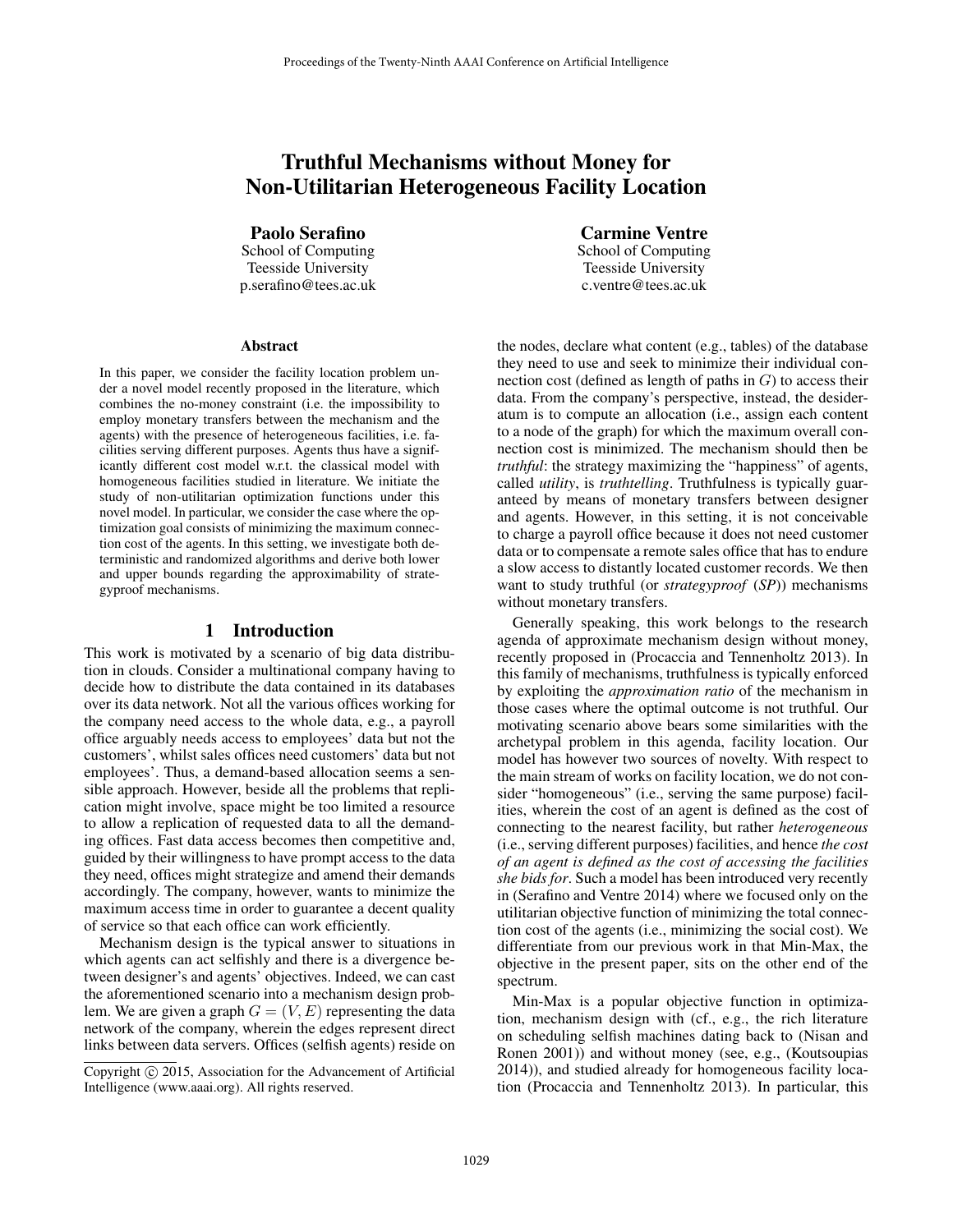objective function seems to be rather important to measure *fairness* of allocation in the context of facility location, as envy freeness – the concept usually adopted for fairness – is not applicable when agents cannot exchange outcomes.

# Our Contribution

We focus on the heterogeneous facility location problem in the case in which  $G$  is a line and we have two facilities to locate, the same setting previously studied in (Serafino and Ventre 2014). Despite its apparent simplicity, this class of instances models the aforementioned content distribution scenario (G being the backbone of the company's data network; facilities being employee and customer records) yet already encodes many intricacies. We study both deterministic and randomized algorithms, and prove that in both cases the optimal allocation does not preserve truthfulness.

We prove a lower bound of  $3/2$  on the approximation guarantee of deterministic *SP* mechanisms. The proof connects three different instances and uses truthfulness constraints on two agents to establish the lower bound. This is somehow more complex than typical lower bounds in literature wherein two instances and one lying agent are normally considered. As we already noted in (Serafino and Ventre 2014), designing deterministic *SP* mechanisms for the problem appears difficult. We then analyze a deterministic *SP* algorithm for the location of heterogeneous facility already introduced in the literature (Serafino and Ventre 2014), and prove it is 3–approximate in our scenario. We observe that it is also *SP* (as strategyproofness is independent from the objective function of the mechanism but depends solely on the agents' cost function), and constitutes a tight approximation guarantee for our problem.

Regarding randomized mechanisms we first prove a lower bound of  $4/3$  and then design a  $3/2$ -approximate randomized *SP* mechanism. This algorithm is mainly based on the idea of allocating (in expectation) each facility on the average position of the subgraph of G comprised of agents requesting it. This way truthfulness is guaranteed since there is no advantage in hiding one's own requested facilities as the aforementioned subgraph can only move away from the lying agent. (Note that adding unneeded facilities does not help either.) A complication to this intuition is that facilities cannot always be located in the "middle" of the subgraph. Our algorithm works around this, while preserving truthfulness and guaranteeing a good approximation.

Roadmap. The remainder of this paper is organized as follows. Section 2 briefly surveys some related literature. In Section 3 we formalize our model for the heterogeneous facility location problem on the line. In Section 4 we discuss our results about deterministic algorithms whereas in Section 5 we present our results for randomized algorithms. Finally, in Section 6 we draw some conclusions and highlight some future research efforts.

# 2 Related Work

The facility location problem has been extensively studied from a Mechanism Design perspective under both utilitarian and non-utilitarian objective functions. We briefly review some literature in both scenarios.

As for utilitarian objective functions, in (Moulin 1980) the author studies the case of a single homogeneous facility on the line and *single-peaked* agents (i.e., agents whose valuation has a single peak – their preferred location – and decreases as the location of the facility gets farther from the peak) and proves that generalized median voter schemes are the only deterministic *SP* mechanism. Schummer and Vohra (Schummer and Vohra 2002) extend this result to *continuous graphs*, characterizing truthfulness on *continuous lines and trees*. They show that on circular graphs every *SP* mechanism must be dictatorial.

In the aforementioned paper (Procaccia and Tennenholtz 2013) the authors initiated the field of approximate mechanism design without money by studying the problems of truthfully locating (without money) one and two homogeneous facilities, wherein agents can lie about their location on a continuous line. They focus on both social cost and min-max objective functions. For 2-facility location and utilitarian objective, they propose the Two-Extremes algorithm, that places the two facilities in the leftmost and rightmost location of the instance, and prove that it is group strategyproof and has a linear (in the number of agents) approximation. This lower bound has later been shown to be tight by the characterization of truthfulness given in (Fotakis and Tzamos 2013): the authors show that there are only two deterministic *SP* mechanisms with *bounded approximation ratio* for the 2-facility location problem on the line: Dictatorial and Two-Extremes. Lu et al. (Lu, Wang, and Zhou 2009) prove a 1.045 lower bound for randomized mechanisms and an  $n/2$ -approximate lower bound for randomized mechanisms, thus improving the bounds given in (Procaccia and Tennenholtz 2013). Alon et al. (Alon et al. 2010) study *continuous cycles* and derive a linear (in the number of agents) lower bound for *SP* mechanisms and a constant approximation bound for randomized mechanisms. Closer to our setting is the work by Dokow et al (Dokow et al. 2012) who focus on *discrete* lines and cycles instead, and prove that *SP* mechanisms on *discrete large cycles* are nearly-dictatorial, since all agents are able to effect the outcome to a certain (albeit limited) extent. Contrarily to the case of continuous cycles studied in (Schummer and Vohra 2002), for small discrete graphs Dokow et al. prove that there are *anonymous* (i.e., independent from agents' IDs) *SP* mechanisms. Furthermore, they prove a linear lower bound in the number of agents for the approximation ratio of *SP* mechanisms on discrete cycles. The model of heterogeneous 2-facility location we study in this paper has been introduced in (Serafino and Ventre 2014), where we studied both deterministic and randomized strategyproof algorithms, with the aim to minimize the social cost. Furthermore, we proved an approximation lower bound of 9/8 for deterministic algorithms, and proved that a simple adaptation of the Two-Extremes algorithm proposed in (Procaccia and Tennenholtz 2013) provides a linear approximation, in the number of agents, to the optimum. Interestingly, we proved that the optimum is strategyproof in expectation.

The literature on Min-Max objective function is quite rich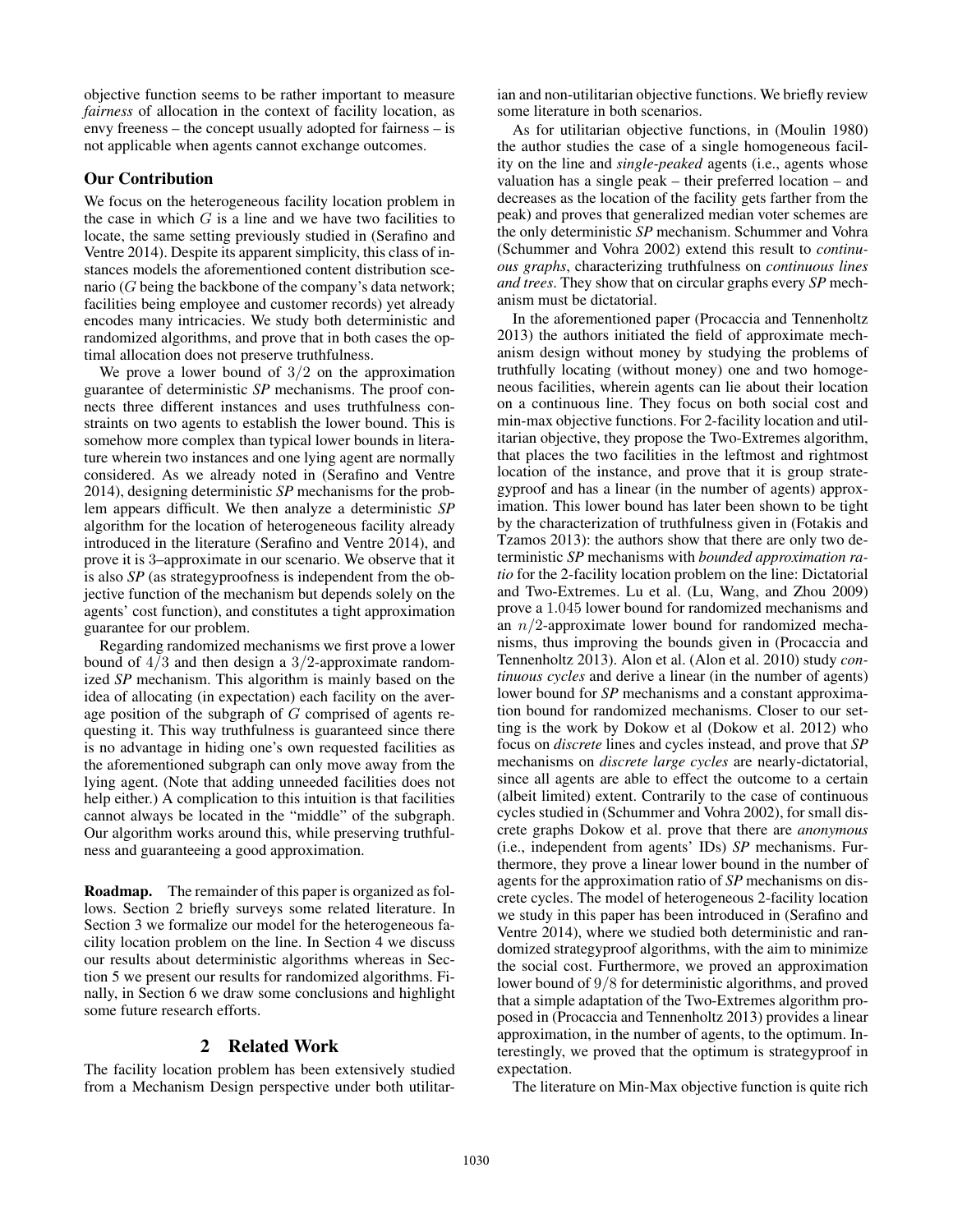in the case of mechanism design with money (mainly because it shows the tension between approximation and truthfulness – being VCG not applicable) but sparse in the case of moneyless mechanisms. Procaccia and Tennenholtz prove in their model tight bounds for min-max approximation with 1 facility and nearly tight results with 2 facilities. The paper (Koutsoupias 2014) studies moneyless *SP* mechanisms approximating min-max objective for scheduling selfish unrelated machines whose execution times can be verified.

### 3 Maximum Cost Model

We study the min-max objective function for the *heterogeneous 2-facility location problem on the line* (hereinafter facility location, for short). We need to locate two facilities on a *linear unweighted graph* so as to minimize the maximum connection cost of the agents.

The input to the problem consists of a set of agents  $N = \{1, \ldots, n\}$ ; an undirected unweighted linear graph  $G = (V, E)$ , where  $V \supseteq N$ ; and a set of facilities  $\mathfrak{F} =$  ${F_1, F_2}$ . The *types* of the agents are subsets of  $\mathfrak{F}$ , called their *facility set*. We let  $T_i \subseteq \mathfrak{F}$  denote the true type of agent i. Sometimes, slightly abusing notation, we will regard  $T_i$  as a set of *indices* j s.t.  $F_j \in T_i$ . A mechanism M for the facility location problem takes as input a vector of types  $\mathcal{T} = (T_1, \ldots, T_n)$  and returns as output a feasible allocation  $M(\mathcal{T}) = (F_1, F_2)$ , such that  $F_i \in V$ ,  $i = 1, 2$ , and  $F_1 \neq F_2$ . Given a feasible allocation  $\mathcal{F} = (F_1, F_2)$ , agent *i* has a cost defined as  $cost_i(\mathcal{F}) = \sum_{j \in T_i} d(i, F_j)$ , where  $d(i, F_j)$  denotes the length of the shortest path from i to  $F_j$ in G. Agents seek to minimize their cost and could, therefore, misreport their facility sets to the mechanism if this reduces their cost. We let  $T'_i \subseteq \mathfrak{F}$  denote a declaration of agent  $i$  to the mechanism. We are interested in the following class of mechanisms.

Definition 3.1. *A mechanism* M *is* truthful *(or* strategyproof, SP, for short) if for any *i*, any declaration  $T_i'$  of *agent* i*, any declarations of the other agents* T<sup>−</sup><sup>i</sup> *we have*  $cost_i(\mathcal{F}) \leq cost_i(\mathcal{F}')$ , where  $\mathcal{F} = M(\mathcal{T})$  and  $\mathcal{F}' =$  $M(T_i^j, \mathcal{T}_{-i})$ . A randomized M is truthful in expectation *if the* expected cost *of every agent is minimized by truthtelling.*

We want truthful mechanisms  $M$  that return an allocation  $\mathcal{F} = M(\mathcal{T})$  that minimizes the *maximum cost* function  $mc(\mathcal{F}) = \max_{i \in \mathbb{N}} cost_i(\mathcal{F})$ , namely:  $M(\mathcal{T}) \in$  $\operatorname{argmin}_{\mathcal{F}}$  feasible  $mc(\mathcal{F})$ . We call these mechanisms *optimal* and denote an optimal allocation on declaration vector  $\mathcal T$  as  $OPT(\mathcal T)$  if  $mc(OPT(\mathcal T)) = \min_{\mathcal F \text{ feasible}} mc(\mathcal F)$ . Sometimes truthfulness and optimality are incompatible and therefore we have to content ourselves with sub-optimal solutions. In particular, we say that a mechanism M is  $\alpha$ approximate if  $mc(M(\mathcal{T})) \leq \alpha \cdot mc(OPT(\mathcal{T}))$ . Furthermore, we denote as  $V_j[\mathcal{T}]$  the set of agents wanting access to facility  $F_j$  according to a declaration vector  $\mathcal{T}$ , i.e.,  $V_j[\mathcal{T}] = \{i \in N | \mathsf{F}_j \in T_i\}.$ 

For the sake of notational conciseness, in the remainder of the paper we will often omit the declaration vector  $\mathcal T$ (e.g.,  $V_k[\mathcal{T}]$  simply denoted as  $V_k$ ) and denote an untruthful declaration  $(\tilde{T}'_i, \mathcal{T}_{-i})$  of agent i by a prime symbol (e.g.,  $V_k[T'_i, \mathcal{T}_{-i}]$  simply denoted as  $V'_k$ ).



Figure 1: Instances used to prove the lower bound of 3/2

### 4 Deterministic Mechanisms

In this section we analyze deterministic mechanisms for the min-max heterogeneous facility location problem.

### Lower bound

We start by presenting a negative result stating the impossibility of approximating the optimal allocation within 3/2 of the optimal value while maintaining strategyproofness.

Theorem 4.1. *There exists no* α*-approximate deterministic SP algorithm for the facility location problem with*  $\alpha < 3/2$ *.* 

*Proof.* Let us first consider the two instances depicted in Figure 1(a) and Figure 1(b). The agents in the instance of Figure 1(a) have declarations  $T_1 = \{F_1, F_2\}, T_2 = \{F_1\}$ and  $T_3 = \{F_1\}$ , whereas the agents in Figure 1(b) have declarations  $T_1 = \{F_1\}$ ,  $T_2 = \{F_1\}$  and  $T_3 = \{F_1, F_2\}$ . It is easy to check that the optimal allocation for the instance of Figure 1(a) is  $\mathcal{F}_1 = (F_1 = 2, F_2 = 1)$ , whereas the optimal allocation for the instance of Figure 1(b) is  $\mathcal{F}_2 = (F_1 = 2, F_2 = 3)$ , having both cost 1. We note that, in both cases, any second-best solution has cost 2, so any 3/2-approximate algorithm would return the optimal solution for these instances. Let us now consider the case when agent 3 in instance 1(a) lies declaring  $T_3' = \{F_1, F_2\}$  (see Figure  $1(c)$ ). In this case we have two optimal solutions:  $\mathcal{F}_1' = (F_1 = 3, F_2 = 1)$  and  $\mathcal{F}_2' = (F_1 = 1, F_2 = 3)$ , with cost 2. We note that we obtain the same instance (and hence the same optimal solutions) if we consider the case when agent 1 in instance 1(b) lies declaring  $T_1' = \{F_1, F_2\}$ instead of her true type. We now note that neither  $\mathcal{F}'_1$  nor  $\mathcal{F}'_2$  are *SP*. In fact, if  $\mathcal{F}'_1$  is returned, we can then regard the instance of Figure 1(c) as resulting from the instance of Figure 1(a) when agent 3 lies, in which case agent 3 would gain by lying, as  $cost_3(\mathcal{F}_1) = 1 > 0 = cost_3(\mathcal{F}'_1)$ . On the other hand, if  $\mathcal{F}_2'$  is returned, we can then regard the instance of Figure 1(c) as resulting from the instance of Figure 1(b) when agent 1 lies, in which case agent 1 would gain by lying, as  $cost_1(\mathcal{F}_2) = 1 > 0 = cost_1(\mathcal{F'}_2)$ . It is clear from the above argument that an *SP* solution for the instance of Figure 1(c) locates facility  $F_1$  at node 2, hence the only *SP* solutions are  $(F_1 = 2, F_2 = 1)$  and  $(F_1 = 2, F_2 = 3)$ . Since the cost of these solutions is 3, the claim is proven. □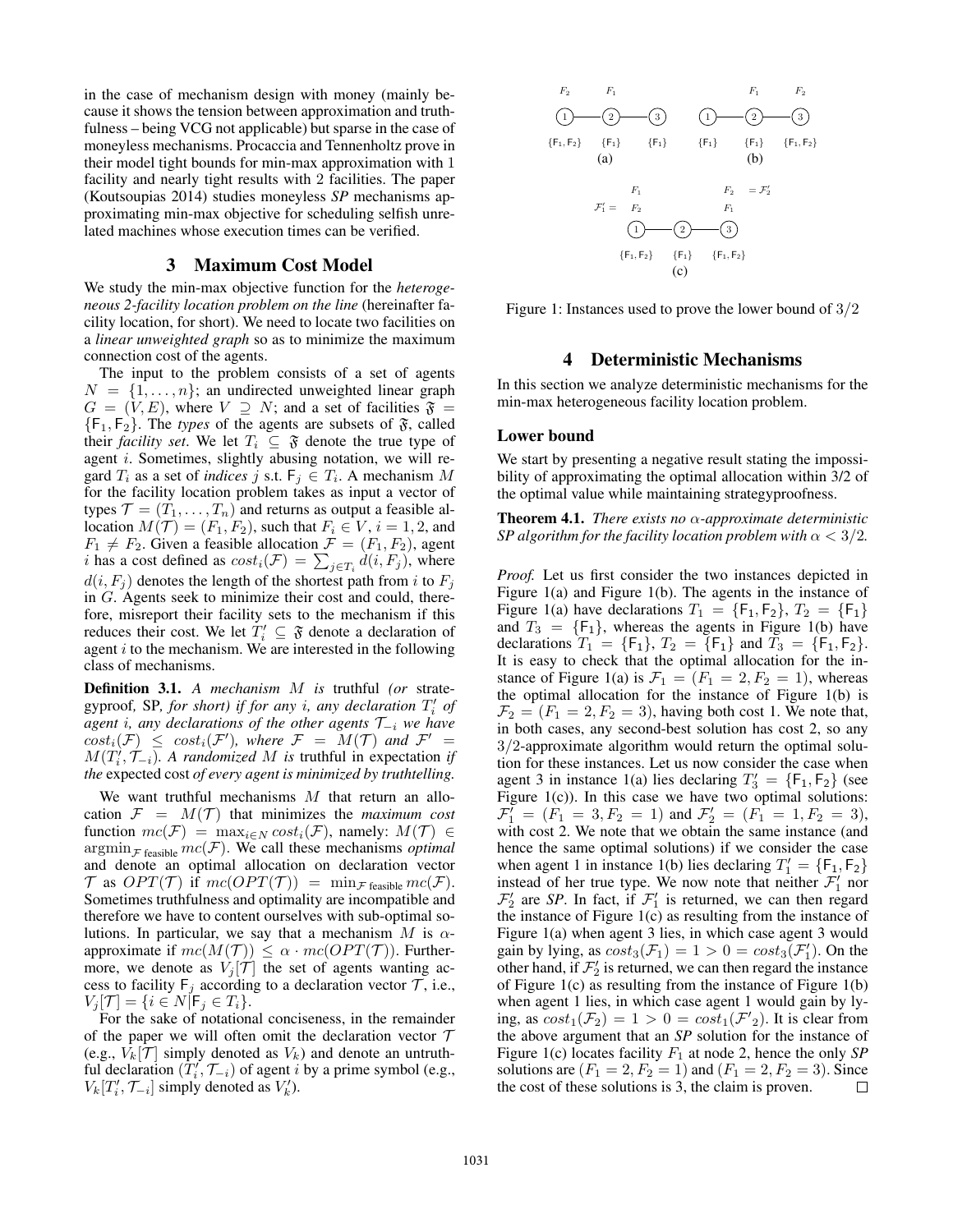Since we have proved a 3/2 approximation lower bound for deterministic SP algorithms, the following corollary easily follows.

Corollary 4.2. *There is no optimal deterministic SP algorithm for the facility location problem.*

# Upper bound

We now discuss a 3-approximate *SP* algorithm, named TWOEXTREMES, given in (Serafino and Ventre 2014); the algorithm is inspired by (Procaccia and Tennenholtz 2013).

| <b>Algorithm 1: TWOEXTREMES</b>                                                 |
|---------------------------------------------------------------------------------|
| <b>Require:</b> Line G, facilities $\mathfrak{F} = \{F_1, F_2\}$ , declarations |
| $\mathcal{T} = \{T_1, \ldots, T_n\}$                                            |
| <b>Ensure:</b> $F(\mathcal{T})$ , a 3-approximate allocation for 2-facility     |
| location on $G$                                                                 |
| 1: $F_1 := \min V_1  {\mathcal{T}} $                                            |
| 2: $F_2 := \max V_2[\mathcal{T}]$                                               |
| 3: if $F_1 = F_2$ then                                                          |
| 4: if $F_2 - 1 \neq NIL$ then                                                   |
| 5: $F_2 := F_2 - 1$                                                             |
| $6:$ else                                                                       |
| 7: $F_1 := F_1 + 1$                                                             |
| end if<br>8:                                                                    |
| $9:$ end if                                                                     |
| 10: <b>return</b> $(F_1, F_2)$                                                  |

TWOEXTREMES locates facility  $F_1$  in the leftmost location of  $V_1[\mathcal{T}]$  and  $F_2$  in the rightmost location of  $V_2[\mathcal{T}]$ . If a tie occurs (line 3) the algorithm considers whether the chosen location is *not* the leftmost location of the instance, in which case  $F_2$  is moved left on the nearest node; otherwise,  $F_1$  is moved right on the nearest node. This tie breaking rule is essential to prove the strategyproofness of the algorithm. Below, we state and prove for completeness this fact.

Theorem 4.3. *(Serafino and Ventre 2014) Algorithm* TWOEXTREMES *is SP.*

*Proof.* For the sake of contradiction, let us assume that there exist  $i \in N$  with type  $T_i$  and an untruthful declaration  $T_i'$ such that  $\sum_{j \in T_i} d(i, F_j(\mathcal{T})) > \sum_{j \in T_i} d(i, F_j(T'_i, \mathcal{T}_{-i}))$ , where  $F_i(\mathcal{Z})$  denotes the location to which TWOEX-TREMES, on input the declaration vector  $Z$ , assigns facility  $F_i$ . We need to analyse three cases: (*a*)  $i = \min V_1$ , (*b*)  $i = \max V_2$ , and  $(c)$   $i \notin {\min V_1[\mathcal{T}], \max V_2[\mathcal{T}]}$ .

If case (*a*) occurs, it can be either  $T_i = \{F_1\}$  or  $T_i =$  ${F_1, F_2}$ . If  $T_i = {F_1}$  then  $F_1 = i$ ,  $cost_i(F(T)) = 0$  and i cannot decrease her cost any further by misreporting her type. If  $T_i = \{F_1, F_2\}$ , then it can be either  $i = \max V_2$  (in which case the algorithm returns  $(F_1 = i - 1, F_2 = i)$  or  $(F_1 = i, F_2 = i + 1), cost_i(\mathcal{F}) = 1$  and i cannot decrease her cost any further by lying) or  $i < \max V_2$  (in which case  $F_1 = i$  and i cannot influence the location of facility  $F_2$ ).

It is easy to check that case (*b*) is symmetric to case (*a*).

If case (*c*) occurs, then it can be either:  $T_i = \{F_1\}, T_i =$  ${F_2}$  or  $T_i = {F_1, F_2}$ . If  $T_i = {F_1}$ , then  $i > \min V_1$ . It is easy to check that if  $\min V_1 \neq \max V_2$  then i cannot influence the location of facility  $F_1$ . Let us assume then that

 $\ell = \min V_1 = \max V_2$ . In this case the algorithm outputs either  $(F_1 = \ell, F_2 = \ell - 1)$  or  $(F_1 = \ell + 1, F_2 = \ell)$ . In either case, if  $T_i' = \emptyset$  the output of the algorithm does not change, whereas if  $F_2 \in T'_i$  then the algorithm outputs  $(F'_1 = \ell, F'_2 = i)$  (as  $i > \max V_2$ ) and  $cost_i(F(\mathcal{T})) \leq$  $cost_i(F(T'_i, \mathcal{T}_i))$ . It is easy to check that the case when  $T_i =$  ${F_2}$  is symmetric to the case when  $T_i = {F_1}.$ 

If  $T_i = \{F_1, F_2\}$  then  $\min V_1 < i < \max V_2$ , and it is easy to check that  $i$  cannot influence the outcome of the algorithm. П

We now prove that TWOEXTREMES is 3-approximate and show that our analysis is tight.

Theorem 4.4. *The* TWOEXTREMES *algorithm is* 3 *approximate.*

*Proof.* Let  $\mathcal{F}^*$  denote the optimal allocation and  $\mathcal F$  denote the allocation returned by the TWOEXTREMES algorithm. Let us consider a node i such that  $i \in \text{argmax}_{i \in N} cost_i(\mathcal{F})$ and let us denote  $EXT = cost_i(\mathcal{F})$ . It is easy to check that the following holds:

$$
cost_i(\mathcal{F}^*) = EXT - \Delta F \le OPT \tag{1}
$$

where  $\Delta F = \sum_{j \in T_i} \Delta F_j$  and  $\Delta F_j = d(i, F_j) - d(i, F_j^*)$ . Intuitively, (1) formalizes the fact that the optimal allocation locates the facilities closer to  $i$  with respect to TWOEX-TREMES in order to lower the cost of agent  $i$ . Let  $S$  denote the set  $\{\min V_1, \max V_2\}$  if  $T_i = \{F_1, F_2\}$ ,  $\{\min V_1\}$  if  $T_i = \{F_1\}$  and  $\{\max V_2\}$  if  $T_i = \{F_2\}$ . Because of the change of facilities' position, there is an agent  $x \in S$  and a facility  $k \in T_i \cap T_x$  such that  $d(x, F_k) \leq d(x, F_k^*)$ . It is not hard to check that the following holds for  $x \in S$ :

$$
OPT \geq \cos t_x(\mathcal{F}^*) \geq d(x, F_k^*) \geq
$$
  
\n
$$
\geq d(x, F_k^*) - d(x, F_k) \geq
$$
  
\n
$$
\geq d(i, F_k) - d(i, F_k^*) \geq \Delta F_k.
$$
 (2)

Two cases can occur: (*i*)  $|T_i| = 1$  and (*ii*)  $|T_i| = 2$ . If case (*i*) occurs, we notice that  $\Delta F = \Delta F_k, k \in T_i$ , and from (1) and (2) we derive  $EXT \leq 2\cdot OPT$ . If case *(ii)* occurs, we notice that applying (2) with k and  $k + 1$ , we obtain  $2 \cdot OPT \ge$  $\Delta F_k + \Delta F_{k+1}$ , and, finally, from (1),  $EXT \leq 3 \cdot OPT$ .  $\Box$ 

Theorem 4.5. *The upper bound of Theorem 4.4 is tight.*

*Proof.* We are now going to prove that the bound is tight. Let us consider the 3-agent family of instances depicted in Figure 2, where between nodes 1 and 2 and between nodes 4 and 5 there are  $\lambda$  "empty" nodes whereas between nodes 2 and 3 and between nodes 3 and 4 there are  $\frac{\lambda}{2}$  "empty" nodes. It is easy to check that the optimal allocation in this case is  $\mathcal{F}^* = (F_1^* = 2, F_2^* = 4)$  and the optimal cost is  $mc(\mathcal{F}^*) = \lambda$ . Furthermore, it is easy to check that the cost of the allocation  $\mathcal{F} = (F_1 = 1, F_2 = 5)$  computed by algorithm TWOEXTREMES is  $mc(\mathcal{F}) = cost_3(\mathcal{F}) = 3\lambda$ , which is indeed 3-approximate. П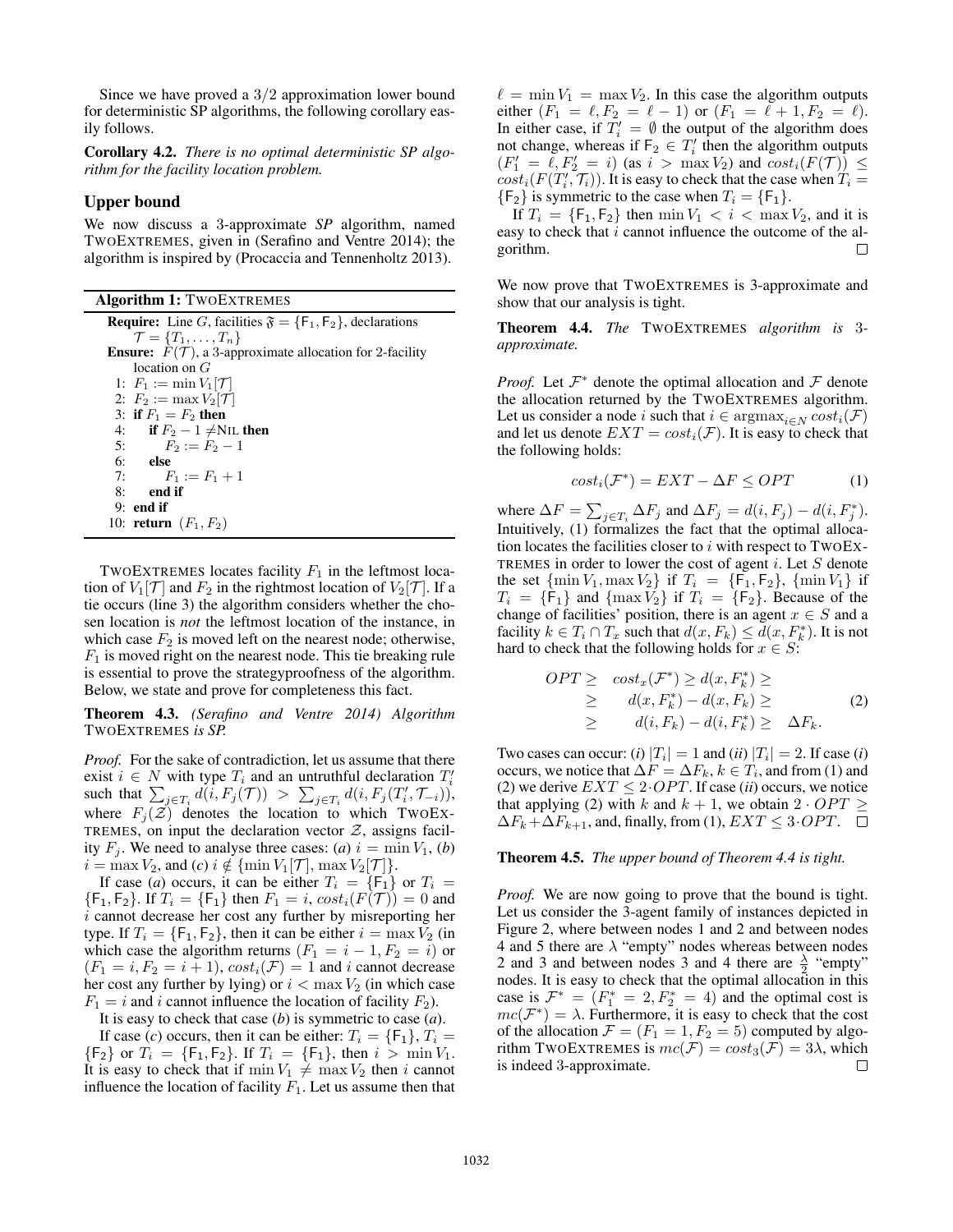$$
F_1 \qquad \lambda \qquad F_1^* \qquad \lambda/2 \qquad \lambda/2 \qquad \lambda
$$
\n
$$
(1) \qquad \cdots \qquad (2) \qquad \cdots \qquad (3) \qquad \cdots \qquad (4) \qquad \cdots \qquad \cdots \qquad (5)
$$
\n
$$
\{F_1\} \qquad \{F_1, F_2\} \qquad \{F_2\}
$$

Figure 2: Instance showing that the bound of Theorem 4.4 is tight.

# 5 Randomized Mechanisms

In this section we shift our focus on randomized algorithms. Similarly to the case of deterministic mechanisms, our results are twofold: (*i*) we prove a negative result regarding the impossibility of obtaining arbitrarily good approximations by means of *SP* algorithms and (*ii*) we present a 3/2 approximate randomized *SP* algorithm.

#### Lower bound

We begin by proving the impossibility of approximating the optimum within a factor of  $4/3$  and preserve the strategyproofness.



Figure 3: Truthful instance used to prove the bound of Theorem 5.1

Theorem 5.1. *There is no SP randomized* α*-approximate algorithm with*  $\alpha < 4/3$ *.* 

*Proof.* Let us consider the instance depicted in Figure 3. It is easy to check that the (unique) optimal solution  $\mathcal{F}^*$  =  $(F_1 = 2, F_2 = 3)$  has cost  $mc(\bar{F}^*) = 1$ , whereas any suboptimal allocation has cost at least 2. Let us consider a generic randomized algorithm A that returns the optimal allocation with probability  $\rho$  and some suboptimal allocations with probability  $1 - \rho$ . If A is 4/3-approximate, then  $4/3 \geq mc(A(\mathcal{T})) \geq 1 \cdot \rho + 2(1 - \rho)$  which implies that A must return the exact solution with probability  $\rho > 2/3$ . In particular, this means that for agent 4 the allocation computed by A has cost  $cost_4(A(\mathcal{T})) \geq 2/3$ . If agent 4 lies declaring  $T_4' = \{F_1, F_2\}$  (see Figure 4), then the optimal allocations are  $\mathcal{F}_1' = (\mathcal{F}_1 = 2, \mathcal{F}_2 = 4)$ and  $\mathcal{F}'_2 = (F_1 = 3, F_2 = 4)$ , having cost 2, whereas any suboptimal solution has cost at least 3. Once again, A would return optimal solutions with probability  $\pi$  and suboptimal solutions with probability  $1 - \pi$ . In particular, to preserve strategyproofness  $cost_4(A(\mathcal{T}')) \geq 2/3$  must hold, which implies that  $1 - \pi \geq 2/3$  (as both the optimal solutions,  $\mathcal{F}'_1$  and  $\mathcal{F}'_2$ , locate  $\mathsf{F}_2$  on 4) and  $\pi \leq 1/3$ . Hence,  $mc(A(T')) \ge 2 \cdot 1/3 + 3 \cdot 2/3 = 8/3$ , which yields an approximation ratio of  $\alpha \geq 4/3$ . П

Since we have proved a 4/3 approximation lower bound for randomized SP algorithms, the following corollary easily follows.



Figure 4: Instance used in the proof of Theorem 5.1 wherein agent 4 lies

Corollary 5.2. *There is no optimal randomized SP algorithm for the facility location problem.*

#### Upper bound

We now present a randomized *SP* algorithm, which returns 3/2-approximate solutions. The main idea behind the algorithm, called RANDAVG and presented in Algorithm 2, is to locate in expectation facility  $F_k$  on the mean location of  $V_k$ , thus guaranteeing that hiding  $F_k$  from one's own type is not profitable (i.e.,  $V_k$  can only shrink away from the lying agent). The algorithm uses a procedure COMPUTESUPPORT $(x, y)$  that returns a set of deterministic feasible solutions called *mean set*. The mean set returned by procedure COMPUTESUPPORT $(x, y)$  is such that a feasible solution extracted uniformly at random from it has the property that the expected location of  $F_0$  ( $F_1$ , respectively) is on  $x$  (y, respectively).<sup>1</sup> There are, however, certain extreme situations in which the existence of mean sets is not guaranteed (cf. Lemma 5.3). RANDAVG needs to consider these cases separately (cf. lines 3 and 6 of the algorithm) and return deterministic solutions instead.

In this section, we let  $\mu_k$  denote the average location of  $V_k$ , i.e.,  $\mu_k = \arg(V_k) = \frac{\min V_k + \max V_k}{2}, k = 0, 1$ . Depending on the parity of  $|V_k|$ ,  $\mu_k$  might either lie on a vertex of G (if  $|V_k|$  is odd) or in between two vertices (if  $|V_k|$ is even); we denote the former case as  $\mu_k \in V$  and the latter as  $\mu_k \in E$  (meaning that  $\mu_k$  lies on an edge of G, formally:  $\exists (u, v) \in E$  such that  $\mu_k = (u + v)/2$ ). We let RIGHT $(\mu_k)$  =  $\lceil \mu_k \rceil$  if  $\mu_k \in E$  and  $\mu_k + 1$  otherwise. Similarly, LEFT( $\mu_k$ ) =  $|\mu_k|$  if  $\mu_k \in E$  and  $\mu_k - 1$  otherwise.

**Lemma 5.3.** Let  $G = (V, E)$  be the network on which *agents reside. There always exists a mean set for graph* G *if either of the following holds: (i)*  $|\mu_k - \mu_{k+1}| \geq 1$ , (ii)  $\forall k \in \{0, 1\}$ , RIGHT $(\mu_k) \neq \text{NIL}$  *and* LEFT $(\mu_k) \neq \text{NIL}$ .

*Proof.* Let us focus on case (*i*) initially. We distinguish the cases in which  $\mu_k$  is in V from those in which it is in E. If  $\mu_k \in V$  and  $\mu_{k+1} \in V$  then  $\mathcal{M} = \{(\mu_k, \mu_{k+1})\}$  is a mean set for G (note that this solution is feasible as  $|\mu_k - \mu_{k+1}| \ge$ 1). If  $\mu_k \in E$  and  $\mu_{k+1} \in V$  then: LEFT $(\mu_k) \neq \text{NIL}$ , RIGHT( $\mu_k$ )  $\neq$  NIL and both LEFT( $\mu_k$ )  $\neq$   $\mu_{k+1}$  and RIGHT( $\mu_k$ )  $\neq \mu_{k+1}$  (as, by hypothesis,  $|\mu_k - \mu_{k+1}| \geq 1$ ). Hence,  $M = \{(\text{LEFT}(\mu_k), \mu_{k+1}), (\text{RIGHT}(\mu_k), \mu_{k+1})\}$  is a feasible mean set for G. If both  $\mu_k \in E$  and  $\mu_{k+1} \in$ E, then since  $|\mu_k - \mu_{k+1}| \geq 1$ , we have that  $\mathcal{M} =$  $\{(\text{LEFT}(\mu_k), \text{LEFT}(\mu_{k+1})), (\text{RIGHT}(\mu_k), \text{RIGHT}(\mu_{k+1}))\}$ is a mean set for G.

<sup>&</sup>lt;sup>1</sup>To ease the notation, in this section we use binary indexes for the facilities.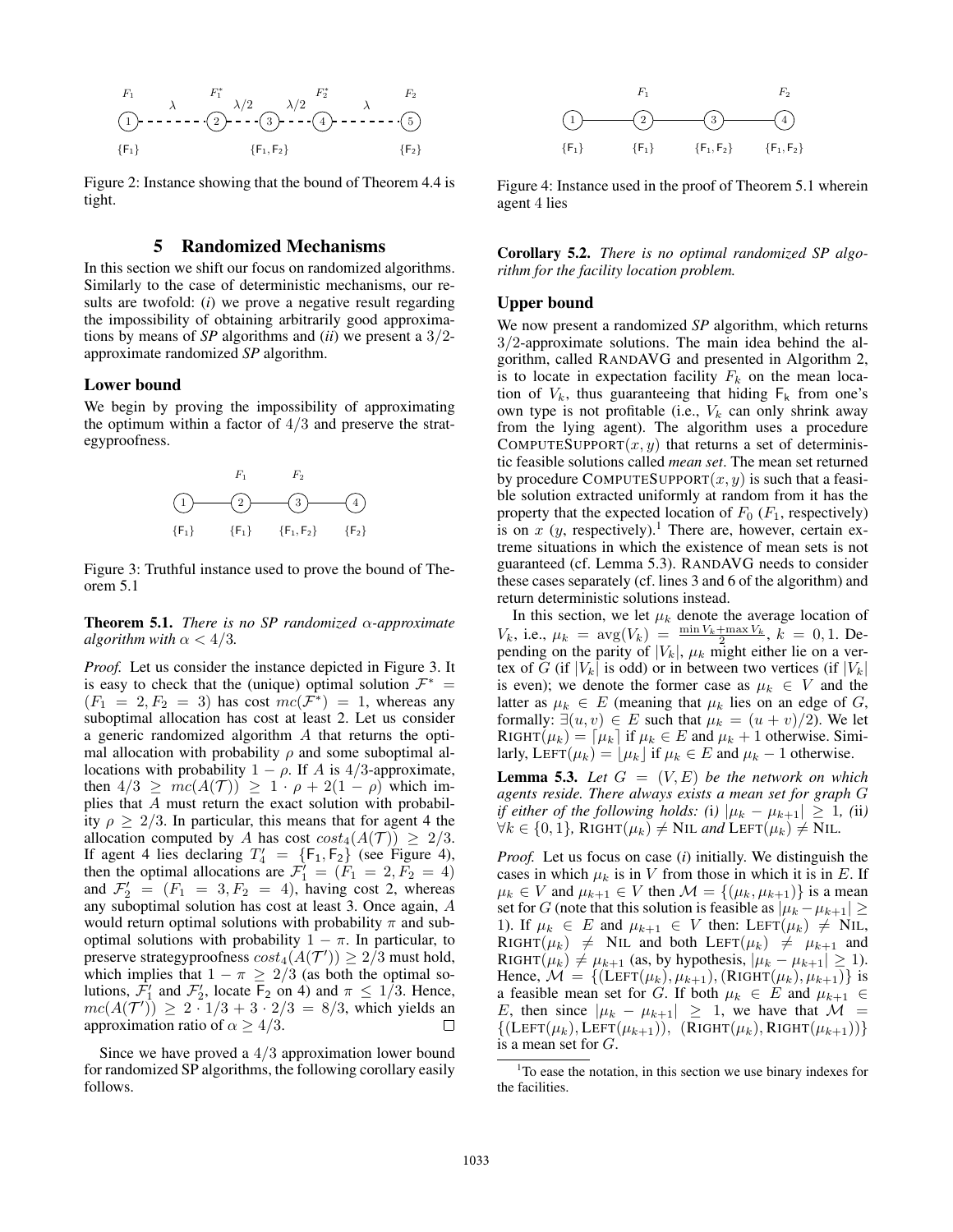Let us now focus on case (*ii*). We assume that  $|\mu_k - \mu_{k+1}|$  < 1 (for otherwise the arguments above apply). It is easy to check that the only case that can occur is  $\mu_k \in V$  and  $\mu_{k+1} \in E$  for some  $k \in \{0, 1\}$ . Then  $\mathcal{M} =$  $\{(\text{LEFT}(\mu_k), \text{RIGHT}(\mu_{k+1})), (\text{RIGHT}(\mu_k), \text{LEFT}(\mu_{k+1}))\}$ is a feasible mean set for G.

Observe that the proof of the lemma gives a constructive way to implement (in polynomial-time) procedure COM-PUTESUPPORT.

Algorithm 2: RANDAVG

**Require:** Line G, facilities  $\mathfrak{F} = \{F_1, F_2\}$ , declarations  $\mathcal{T} = \{T_1, \ldots, T_n\}$ **Ensure:**  $F_{AVG}(\mathcal{T})$ , a 3/2-approximate allocation for 2-facility location on  $\overrightarrow{G}$ 1:  $\mu_k := \arg(V_k), \ \forall k \in \{0, 1\}$ 2: if  $\exists k \in \{0, 1\}$  s.t. RIGHT $(\mu_k) =$  NIL AND  $|\mu_0 - \mu_1| < 1$ then 3: **return**  $(\bar{F}_k := \mu_k, \bar{F}_{k+1} := \text{LEFT}(\mu_{k+1}))$ 4: end if 5: **if** ∃ $k \in \{0, 1\}$  s.t. LEFT $(\mu_k) =$  NIL AND  $|\mu_0 - \mu_1| < 1$ then 6: **return**  $(\bar{F}_k := \mu_k, \bar{F}_{k+1} := \text{RIGHT}(\mu_{k+1}))$ 7: end if 8:  $M := \text{COMPUTESUPPORT}(\mu_k, \mu_{k+1})$ 

# 9: **return**  $(F_k, F_{k+1}) \in M$  with probability  $1/|\mathcal{M}|$

#### Theorem 5.4. *Algorithm* RANDAVG *is SP in expectation.*

*Proof.* It is easy to check that algorithm RANDAVG returns either a feasible mean set solution (i.e., line 9) or a feasible deterministic solution (lines 3 and 6) when no mean set solution exists. For the sake of notation, in the remainder we will denote a mean set solution as  $M$  and a deterministic solution as  $D$ . Let us denote by i the lying agent; we shall prove that  $cost_i(\mathcal{F}') \geq cost_i(\mathcal{F})$ , where  $\mathcal{F}$  and  $\mathcal{F}'$  denote the outcomes of RANDAVG on input the true type of i and a misreport, respectively. (The value of  $cost_i(\cdot)$  must be intended here with respect to the expected locations of the facilities in  $T_i$ .) The analysis distinguishes what type of allocation (i.e., M or D) F and F' are. By letting  $\mathcal{X} \to \mathcal{Y}$ symbolize that F is of type X and F' is of type  $\mathcal{Y}$ , we consider three cases: (*a*)  $M \rightarrow M$ ; (*b*)  $M \rightarrow \mathcal{D}$ ; (*c*)  $\mathcal{F}$  is of type D.

Case (*a*). Let  $i \in \{\min V_1, \max V_1, \min V_2, \max V_2\}$ . In this case each facility is located independently (in expectation) and truthfulness follows from the simple observation that  $d(i, \text{avg}(V_k)) \leq d(i, \text{avg}(V'_k))$ , for  $k \in T_i$ . If  $i \notin \{\min V_1, \max V_1, \min V_2, \max V_2\},\$ it is easy to check that  $i$  cannot alter the outcome of RANDAVG.

Case (*b*). Let us consider the case  $\mathcal{M} \to \mathcal{D}$ . Since  $\mathcal{F}'$ is of type  $\mathcal{D}, |\mu'_0 - \mu'_1| < 1$  and there exists  $k \in \{0, 1\}$ such that either LEFT $(\mu'_k)$  = NIL or RIGHT $(\mu'_k)$  = NIL. We focus on the former case; the other case follows by symmetry. Since  $LEFT(\mu'_k)$  = NIL then, by definition of LEFT,  $\mu'_{k} \in V$  and, in turns, by definition of  $\mu'_{k}$ ,  $V'_{k} = {\ell}$ and  $\mu'_k = \ell$ . Note also that since  $|\mu'_k - \mu'_{k+1}| < 1$  then  $\mu'_{k+1} \in E$ , with LEFT $(\mu'_{k+1}) = \ell$ . In this case we then

have  $T'_{\ell} = \{F_k, F_{k+1}\}, T'_{\ell+1} = \{F_{k+1}\}$  and  $T'_{r} = \emptyset$  for all  $r \ge \ell + 2$ , but  $T_l = T_l'$  for all  $l \ne i$  (i.e. only agent i is lying). On this instance RANDAVG returns  $\mathcal{F}' = (\mathcal{F}'_k =$  $\ell, F'_{k+1} = \ell + 1$ ). Let us assume that  $i = \ell$ . In this case, if  $T_i = \{F_k\}$ , then  $\mathcal{F} = (F_k = \ell, F_{k+1} = \ell + 1)$  and the cost of agent i is unchanged, whereas if  $T_i = \{F_{k+1}\}\$ then  $F_{k+1} = \ell + 0.5$  and  $cost_i(\mathcal{F}') = 1 > 0.5 = cost_i(\mathcal{F})$ . Let us assume that  $i = \ell + 1$ . We need to consider two cases:  $T_i = \{F_k\}$  and  $T_i = \{F_k, F_{k+1}\}$ . If  $T_i = \{F_k\}$ , then RANDAVG outputs  $\mathcal{F} = (F_k = \ell + 1, F_{k+1} = \ell)$ and  $cost_i(\mathcal{F}) = 0 < 1 = cost_i(\mathcal{F}')$ . If  $T_i = \{\mathsf{F_k}, \mathsf{F_{k+1}}\}$ , then  $\mathcal{F} = (F_k = F_{k+1} = \ell + 0.5)$  and  $cost_i(\mathcal{F}) = 1 =$  $cost_i(\mathcal{F}')$ . Let us assume that  $i \geq \ell + 2$ . In this case it can be  $T_i = \{F_k\}$ ,  $T_i = \{F_{k+1}\}$  or  $T_i = \{F_k, F_{k+1}\}$ . It is easy to check that in all three cases  $cost_i(\mathcal{F}) \geq cost_i(\mathcal{F})$ .

Case  $(c)$ . Since  $F$  is of type  $D$ , by the same reasoning of case (*b*) we conclude that there exists  $k \in \{0, 1\}$  such that  $V_k = \{\ell\}, \mu_k = \ell$  and either LEFT( $\mu_k$ ) = NIL or  $RIGHT(\mu_k) = NIL$ . We focus on the former case, the other begin symmetric. We note that in this case we have a 2 agents instance such that  $T_\ell = {F_k, F_{k+1}}$ , and  $T_{\ell+1} =$  ${F_{k+1}}$ . Since the allocation outputted by RANDAVG is  $(F_k = \ell, F_{k+1} = \ell + 1)$  it is easy to check that no agent can lower her cost any further.  $\Box$ 

#### Theorem 5.5. *Algorithm* RANDAVG *is* 3/2*-approximate.*

*Proof.* We note that whenever algorithm RANDAVG returns a deterministic solution, then it returns an optimal allocation. Hence, in the remainder we restrict ourselves to considering only the case when RANDAVG returns a mean set solution.

Let us denote a *bottleneck agent* (i.e., an agent incurring the maximum cost) of RANDAVG by i, namely:  $cost_i(\mathcal{F}) =$  $mc(\mathcal{F})$ , where  $\mathcal F$  denotes the output of RANDAVG. (Again,  $cost_i(\cdot)$  must be considered w.r.t. the expected locations of the facilities in  $T_i$ .) Hereinafter,  $\mathcal{F}^*$  will denote the optimal solution. We can assume that  $T_i = \{F_0, F_1\}$ , as otherwise RANDAVG would return an optimal allocation. In details, by letting  $T_i = \{k\}$ , we have  $AVG = mc(\mathcal{F}) = \frac{R_k - L_k}{2} \le$  $mc(\mathcal{F}^*) = OPT$ , where  $L_k = \min V_k$  and  $R_k = \max V_k$ .

Let us denote  $\Delta F_j = d(i, F_j) - d(i, F_j^*)$ , for  $j \in \{0, 1\}$ . It is easy to check that:

$$
cost_i(\mathcal{F}^*) = AVG - \Delta F \le OPT,\tag{3}
$$

where  $\Delta F = \Delta F_0 + \Delta F_1$ . Intuitively, the optimal allocation locates the facilities closer to  $i$  with respect to RANDAVG in order to lower the cost of agent  $i$ . Because of this, there is an agent  $x \in \{L_0, R_0\}$  such that  $d(x, F_0) \leq d(x, F_0^*)$ . It is not too hard to check that the following holds:

$$
OPT \ge cost_x(\mathcal{F}^*) \ge \frac{R_0 - L_0}{2} + \Delta F_0.
$$
 (4)

Likewise, there is an agent  $y \in \{L_1, R_1\}$  such that  $d(y, F_1) \leq d(y, F_1^*)$  and we have:

$$
OPT \ge cost_y(\mathcal{F}^*) \ge \frac{R_1 - L_1}{2} + \Delta F_1.
$$
 (5)

We now need to consider two cases:  $\Delta F \leq \frac{OPT}{2}$  and  $\Delta F >$  $\frac{OPT}{2}$ . If  $\Delta F \leq \frac{OPT}{2}$ , the claim follows immediately from